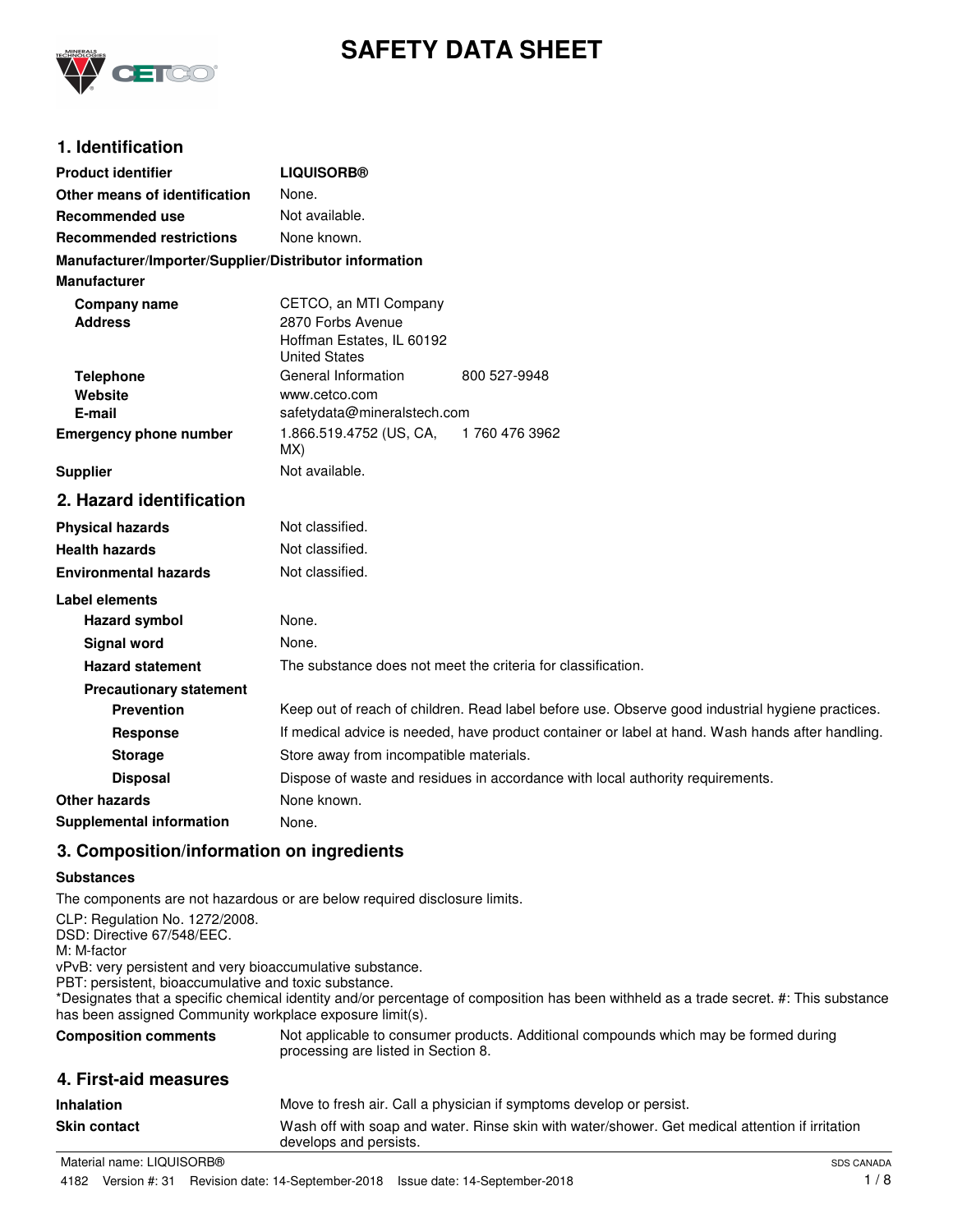| Eye contact<br>Ingestion                                                     | Do not rub eyes. Rinse with water. Get medical attention if irritation develops and persists.<br>Rinse mouth. Rinse mouth thoroughly. If ingestion of a large amount does occur, call a poison<br>control center immediately. Do not induce vomiting without advice from poison control center. If<br>vomiting occurs, keep head low so that stomach content doesn't get into the lungs. Get medical<br>attention if symptoms occur. |
|------------------------------------------------------------------------------|--------------------------------------------------------------------------------------------------------------------------------------------------------------------------------------------------------------------------------------------------------------------------------------------------------------------------------------------------------------------------------------------------------------------------------------|
| <b>Most important</b><br>symptoms/effects, acute and<br>delayed              | Dusts may irritate the respiratory tract, skin and eyes.                                                                                                                                                                                                                                                                                                                                                                             |
| Indication of immediate<br>medical attention and special<br>treatment needed | Treat symptomatically.                                                                                                                                                                                                                                                                                                                                                                                                               |
| <b>General information</b>                                                   | If you feel unwell, seek medical advice (show the label where possible). Ensure that medical<br>personnel are aware of the material(s) involved, and take precautions to protect themselves. Show<br>this safety data sheet to the doctor in attendance.                                                                                                                                                                             |

## **5. Fire-fighting measures**

| Suitable extinguishing media                                     | Water fog. Foam. Dry chemical powder. Carbon dioxide (CO2).                                   |
|------------------------------------------------------------------|-----------------------------------------------------------------------------------------------|
| Unsuitable extinguishing<br>media                                | Do not use water jet as an extinguisher, as this will spread the fire.                        |
| Specific hazards arising from<br>the chemical                    | During fire, gases hazardous to health may be formed.                                         |
| Special protective equipment<br>and precautions for firefighters | Self-contained breathing apparatus and full protective clothing must be worn in case of fire. |
| <b>Fire fighting</b><br>equipment/instructions                   | Use water spray to cool unopened containers.                                                  |
| <b>Specific methods</b>                                          | Use standard firefighting procedures and consider the hazards of other involved materials.    |
| <b>General fire hazards</b>                                      | No unusual fire or explosion hazards noted.                                                   |

## **6. Accidental release measures**

| Personal precautions.<br>protective equipment and<br>emergency procedures | Keep unnecessary personnel away. Wear appropriate protective equipment and clothing during<br>clean-up. Use a NIOSH/MSHA approved respirator if there is a risk of exposure to dust/fume at<br>levels exceeding the exposure limits. Local authorities should be advised if significant spillages<br>cannot be contained. |
|---------------------------------------------------------------------------|---------------------------------------------------------------------------------------------------------------------------------------------------------------------------------------------------------------------------------------------------------------------------------------------------------------------------|
| Methods and materials for<br>containment and cleaning up                  | Stop the flow of material, if this is without risk. Collect dust using a vacuum cleaner equipped with<br>HEPA filter.                                                                                                                                                                                                     |
|                                                                           | Large Spills: Wet down with water and dike for later disposal. Shovel the material into waste<br>container. Avoid the generation of dusts during clean-up. Following product recovery, flush area<br>with water.                                                                                                          |
|                                                                           | Small Spills: Sweep up or vacuum up spillage and collect in suitable container for disposal.                                                                                                                                                                                                                              |
| <b>Environmental precautions</b>                                          | Prevent further leakage or spillage if safe to do so. Avoid discharge into drains, water courses or<br>onto the ground.                                                                                                                                                                                                   |
| 7. Handling and storage                                                   |                                                                                                                                                                                                                                                                                                                           |
| Precautions for safe handling                                             | Minimize dust generation and accumulation. Provide appropriate exhaust ventilation at places<br>where dust is formed. Handle and open container with care. Practice good housekeeping.                                                                                                                                    |

Store in original tightly closed container. Store in a well-ventilated place. Keep out of the reach of children. Use care in handling/storage. **Conditions for safe storage, including any incompatibilities**

## **8. Exposure controls/personal protection**

## **Occupational exposure limits**

| Canada. Alberta OELs (Occupational Health & Safety Code, Schedule 1, Table 2) |      |                  |                       |
|-------------------------------------------------------------------------------|------|------------------|-----------------------|
| <b>Byproducts</b>                                                             | Type | Value            | Form                  |
| <b>INERT OR NUISANCE</b><br><b>DUSTS</b>                                      | TWA  | $3 \text{ ma/m}$ | Respirable particles. |
|                                                                               |      | 10 $mq/m3$       | Total particulate.    |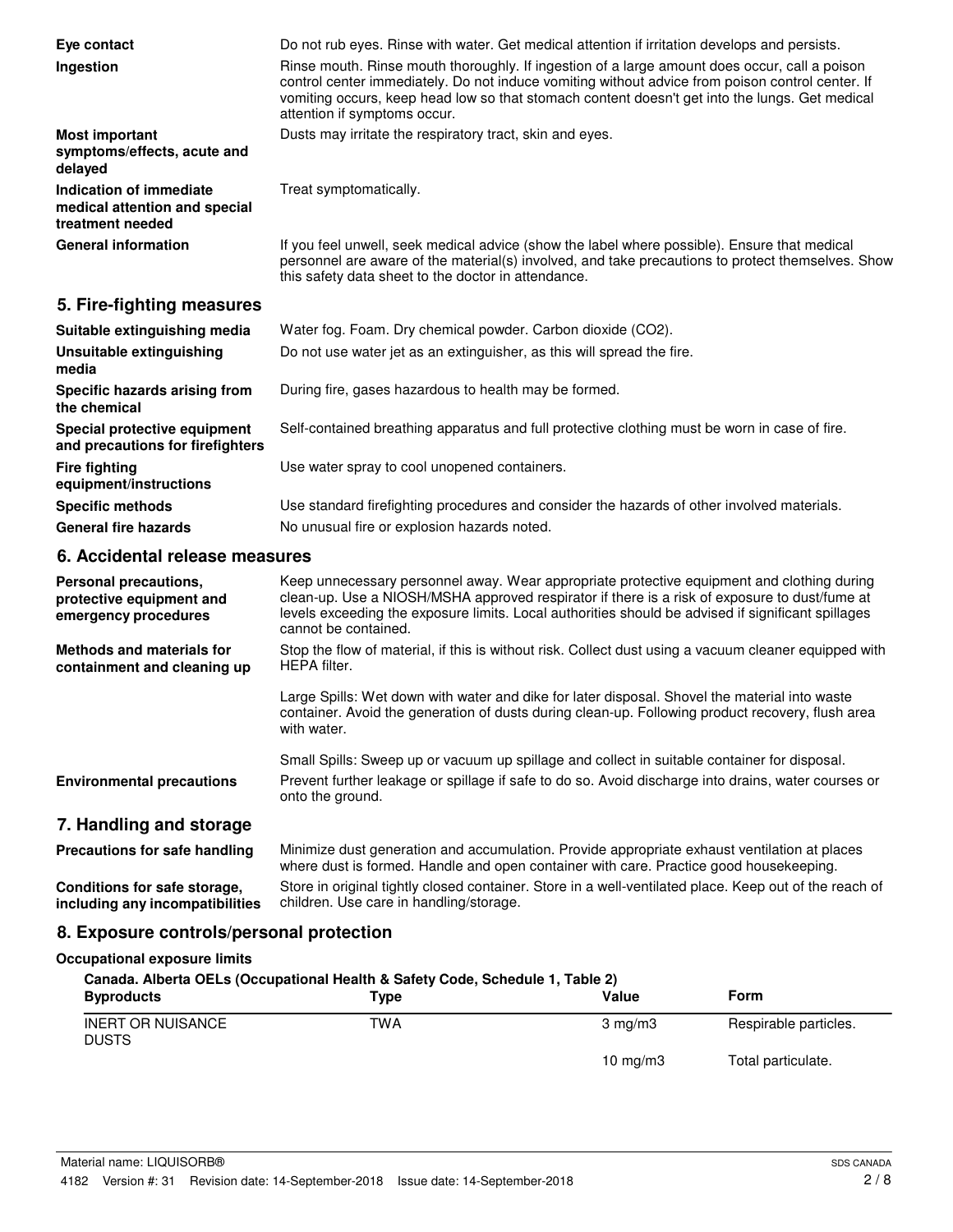| Safety Regulation 296/97, as amended)<br><b>Byproducts</b>                        | <b>Type</b>                                                                                                                                                                                                                 | Value            | Form                 |
|-----------------------------------------------------------------------------------|-----------------------------------------------------------------------------------------------------------------------------------------------------------------------------------------------------------------------------|------------------|----------------------|
| <b>INERT OR NUISANCE</b><br><b>DUSTS</b>                                          | <b>TWA</b>                                                                                                                                                                                                                  | $3$ mg/m $3$     | Respirable fraction. |
|                                                                                   |                                                                                                                                                                                                                             | 10 $mg/m3$       | Total dust.          |
| <b>Byproducts</b>                                                                 | Canada. Ontario OELs. (Control of Exposure to Biological or Chemical Agents)<br><b>Type</b>                                                                                                                                 | Value            | <b>Form</b>          |
| <b>INERT OR NUISANCE</b><br><b>DUSTS</b>                                          | <b>TWA</b>                                                                                                                                                                                                                  | $3 \text{ mg/m}$ | Respirable fraction. |
|                                                                                   |                                                                                                                                                                                                                             | 10 $mg/m3$       | Inhalable fraction.  |
| <b>Byproducts</b>                                                                 | Canada. Quebec OELs. (Ministry of Labor - Regulation respecting occupational health and safety)<br><b>Type</b>                                                                                                              | Value            | Form                 |
| <b>INERT OR NUISANCE</b><br><b>DUSTS</b>                                          | <b>TWA</b>                                                                                                                                                                                                                  | 10 $mg/m3$       | Total dust.          |
| <b>Biological limit values</b>                                                    | No biological exposure limits noted for the ingredient(s).                                                                                                                                                                  |                  |                      |
| <b>Exposure guidelines</b>                                                        | No exposure standards allocated.                                                                                                                                                                                            |                  |                      |
| Appropriate engineering<br>controls                                               | If material is ground, cut, or used in any operation which may generate dusts, use appropriate local<br>exhaust ventilation to keep exposures below the recommended exposure limits.                                        |                  |                      |
|                                                                                   | Individual protection measures, such as personal protective equipment                                                                                                                                                       |                  |                      |
| Eye/face protection                                                               | Wear safety glasses with side shields (or goggles).                                                                                                                                                                         |                  |                      |
| <b>Skin protection</b>                                                            |                                                                                                                                                                                                                             |                  |                      |
| <b>Hand protection</b>                                                            | Wear appropriate chemical resistant gloves. Suitable gloves can be recommended by the glove<br>supplier. Not normally needed.                                                                                               |                  |                      |
| Other                                                                             | Wear suitable protective clothing.                                                                                                                                                                                          |                  |                      |
| <b>Respiratory protection</b>                                                     | Use a NIOSH/MSHA approved respirator if there is a risk of exposure to dust/fume at levels<br>exceeding the exposure limits. Wear respirator with dust filter. Dust mask.                                                   |                  |                      |
| <b>Thermal hazards</b>                                                            | Wear appropriate thermal protective clothing, when necessary.                                                                                                                                                               |                  |                      |
| <b>General hygiene</b><br>considerations                                          | Always observe good personal hygiene measures, such as washing after handling the material<br>and before eating, drinking, and/or smoking. Routinely wash work clothing and protective<br>equipment to remove contaminants. |                  |                      |
| 9. Physical and chemical properties                                               |                                                                                                                                                                                                                             |                  |                      |
| Appearance                                                                        | Fabric/Mat                                                                                                                                                                                                                  |                  |                      |
| <b>Physical state</b>                                                             | Solid.                                                                                                                                                                                                                      |                  |                      |
| Form                                                                              | Granular. Mat                                                                                                                                                                                                               |                  |                      |
| <b>Color</b>                                                                      | White.                                                                                                                                                                                                                      |                  |                      |
| Odor                                                                              | Odorless.                                                                                                                                                                                                                   |                  |                      |
| <b>Odor threshold</b>                                                             | Not available.                                                                                                                                                                                                              |                  |                      |
| pH                                                                                | $5.5 - 6.5$                                                                                                                                                                                                                 |                  |                      |
| <b>Melting point/freezing point</b>                                               | $>$ 390 °F ( $>$ 198.89 °C)                                                                                                                                                                                                 |                  |                      |
| Initial boiling point and boiling<br>range                                        | Not available.                                                                                                                                                                                                              |                  |                      |
| <b>Flash point</b>                                                                | Not available.                                                                                                                                                                                                              |                  |                      |
| <b>Evaporation rate</b>                                                           | ا >                                                                                                                                                                                                                         |                  |                      |
| Flammability (solid, gas)                                                         | Not available.                                                                                                                                                                                                              |                  |                      |
| Upper/lower flammability or explosive limits<br><b>Flammability limit - lower</b> | Not available.                                                                                                                                                                                                              |                  |                      |
| (%)<br><b>Flammability limit - upper</b><br>$(\%)$                                | Not available.                                                                                                                                                                                                              |                  |                      |
| Explosive limit - lower (%)                                                       | Not available.                                                                                                                                                                                                              |                  |                      |
| Explosive limit - upper (%)                                                       | Not available.                                                                                                                                                                                                              |                  |                      |
|                                                                                   |                                                                                                                                                                                                                             |                  |                      |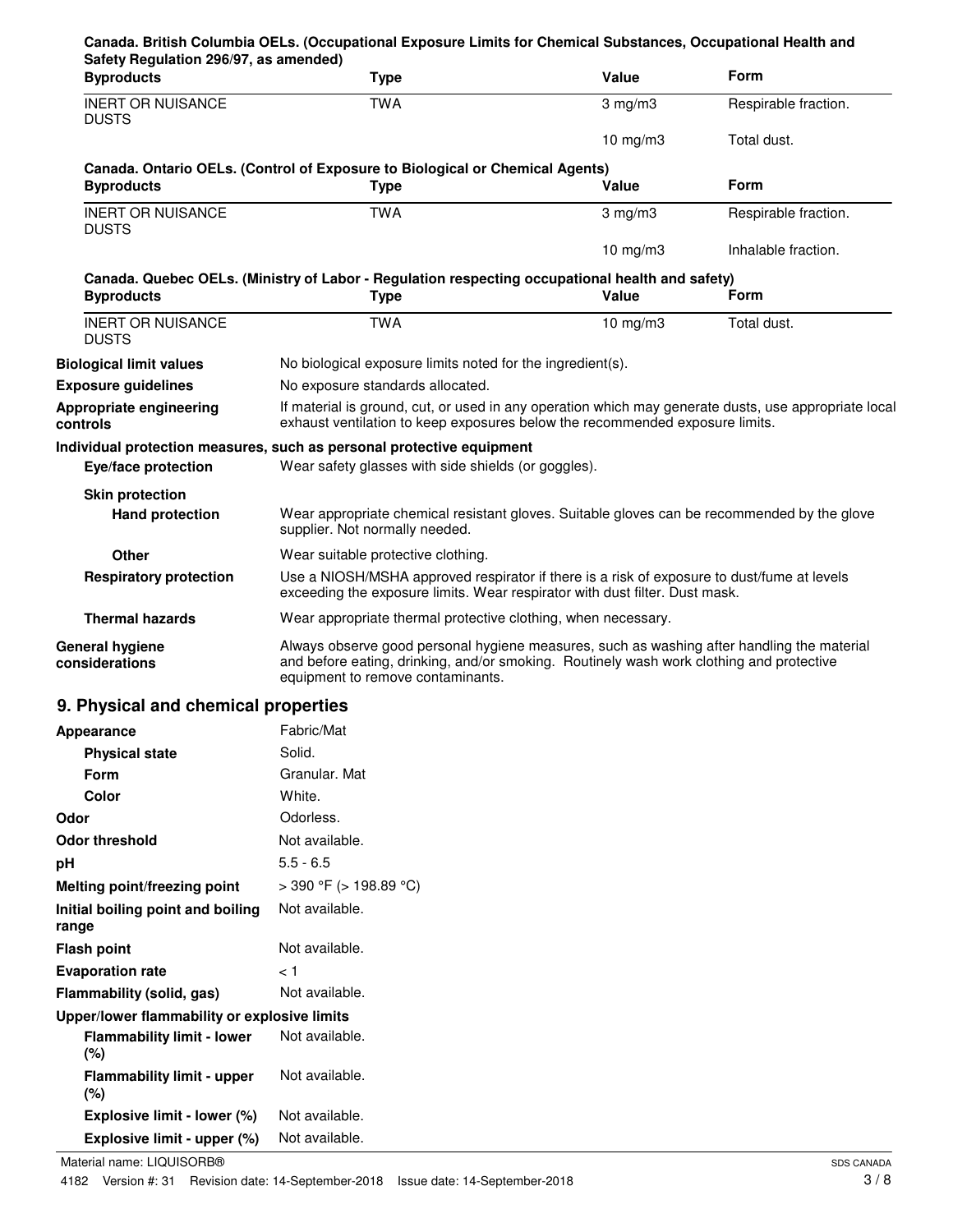| Vapor pressure                                    | $<$ 10 mm Hg      |
|---------------------------------------------------|-------------------|
| Vapor density                                     | Not available.    |
| <b>Relative density</b>                           | Not available.    |
| Solubility(ies)                                   |                   |
| Solubility (water)                                | Not available.    |
| <b>Partition coefficient</b><br>(n-octanol/water) | Not available.    |
| <b>Auto-ignition temperature</b>                  | Not available.    |
| <b>Decomposition temperature</b>                  | Not available.    |
| <b>Viscosity</b>                                  | Not available.    |
| <b>Other information</b>                          |                   |
| <b>Bulk density</b>                               | $0.5 - 0.7$ g/cm3 |
| <b>Explosive properties</b>                       | Not explosive.    |
| Molecular formula                                 | C3H4O2            |
| <b>Oxidizing properties</b>                       | Not oxidizing.    |
| <b>Specific gravity</b>                           | $0.4 - 0.7$       |
| <b>VOC</b>                                        | $< 0.05$ mg/l     |

# **10. Stability and reactivity**

| Reactivity                                   | The product is stable and non-reactive under normal conditions of use, storage and transport. |
|----------------------------------------------|-----------------------------------------------------------------------------------------------|
| <b>Chemical stability</b>                    | Material is stable under normal conditions.                                                   |
| <b>Possibility of hazardous</b><br>reactions | No dangerous reaction known under conditions of normal use.                                   |
| <b>Conditions to avoid</b>                   | Contact with incompatible materials.                                                          |
| Incompatible materials                       | Strong oxidizing agents.                                                                      |
| <b>Hazardous decomposition</b><br>products   | No hazardous decomposition products are known.                                                |

# **11. Toxicological information**

## **Information on likely routes of exposure**

| <b>Inhalation</b>     |                                                                                    | Dust may irritate respiratory system.                                                                                                                                                                               |
|-----------------------|------------------------------------------------------------------------------------|---------------------------------------------------------------------------------------------------------------------------------------------------------------------------------------------------------------------|
|                       | <b>Skin contact</b>                                                                | Dust or powder may irritate the skin.                                                                                                                                                                               |
|                       | Eye contact                                                                        | Dust may irritate the eyes.                                                                                                                                                                                         |
| Ingestion             |                                                                                    | May cause discomfort if swallowed. Expected to be a low ingestion hazard. However, ingestion is<br>not likely to be a primary route of occupational exposure.                                                       |
|                       | Symptoms related to the<br>physical, chemical and<br>toxicological characteristics | Dusts may irritate the respiratory tract, skin and eyes.                                                                                                                                                            |
|                       | Information on toxicological effects                                               |                                                                                                                                                                                                                     |
| <b>Acute toxicity</b> |                                                                                    | Not available.                                                                                                                                                                                                      |
|                       | <b>Skin corrosion/irritation</b>                                                   | Prolonged skin contact may cause temporary irritation. Due to partial or complete lack of data the<br>classification is not possible.                                                                               |
| irritation            | Serious eye damage/eye                                                             | Direct contact with eyes may cause temporary irritation. Due to partial or complete lack of data the<br>classification is not possible. None known.                                                                 |
|                       | Respiratory or skin sensitization                                                  |                                                                                                                                                                                                                     |
|                       | <b>Respiratory sensitization</b>                                                   | Due to partial or complete lack of data the classification is not possible. Not a respiratory<br>sensitizer.                                                                                                        |
|                       | <b>Skin sensitization</b>                                                          | None known. This product is not expected to cause skin sensitization. Due to partial or complete<br>lack of data the classification is not possible.                                                                |
|                       | Germ cell mutagenicity                                                             | No data available to indicate product or any components present at greater than 0.1% are<br>mutagenic or genotoxic. Due to partial or complete lack of data the classification is not possible.                     |
| Carcinogenicity       |                                                                                    | This product is not considered to be a carcinogen by IARC, ACGIH, NTP, or OSHA. Not<br>classifiable as to carcinogenicity to humans. Due to partial or complete lack of data the<br>classification is not possible. |
|                       |                                                                                    |                                                                                                                                                                                                                     |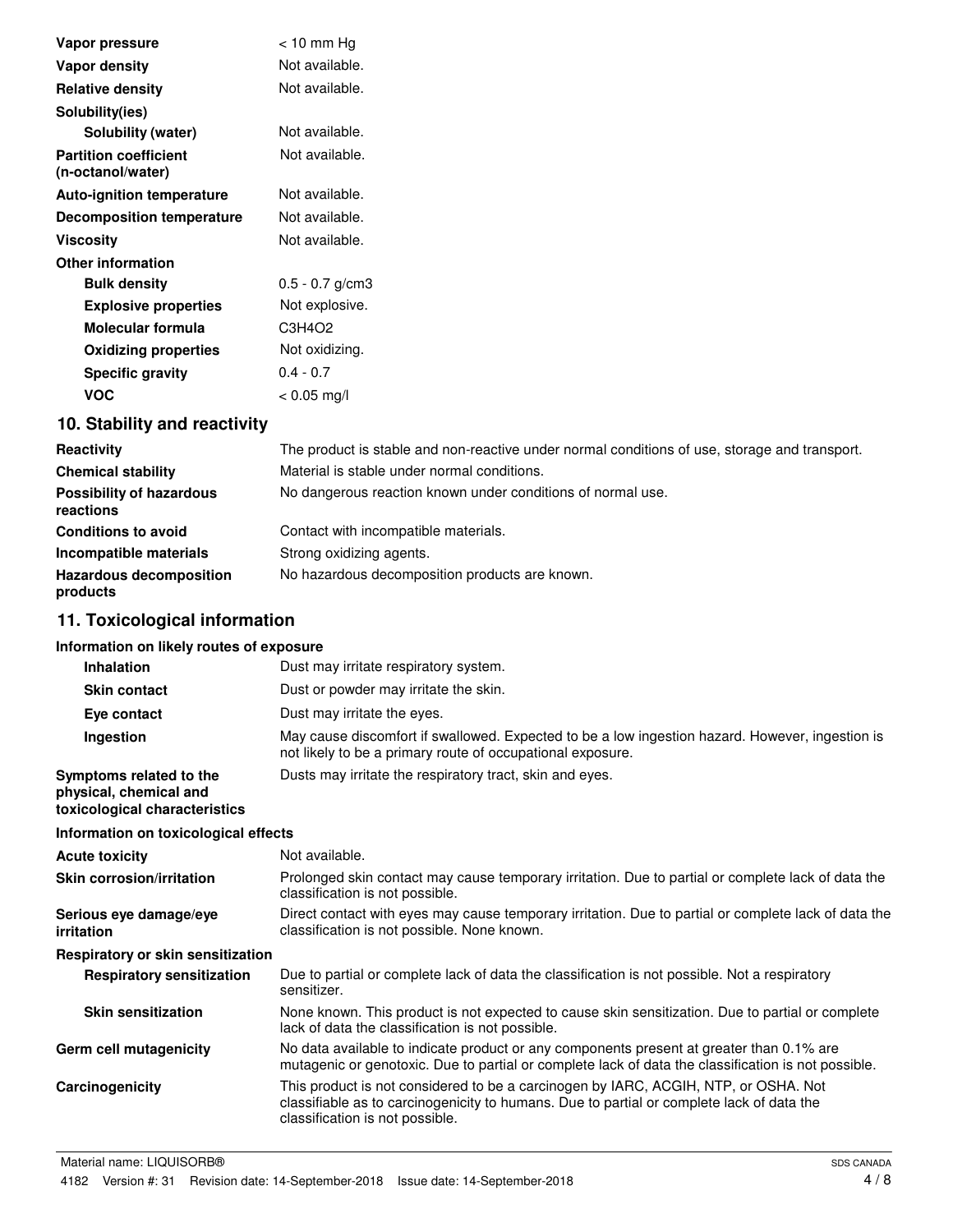| <b>Reproductive toxicity</b>                          | Not classified. This product is not expected to cause reproductive or developmental effects. Due to<br>partial or complete lack of data the classification is not possible. |
|-------------------------------------------------------|-----------------------------------------------------------------------------------------------------------------------------------------------------------------------------|
| Specific target organ toxicity -<br>single exposure   | Due to partial or complete lack of data the classification is not possible. Not classified.                                                                                 |
| Specific target organ toxicity -<br>repeated exposure | Not classified. Due to partial or complete lack of data the classification is not possible.                                                                                 |
| <b>Aspiration hazard</b>                              | Due to partial or complete lack of data the classification is not possible. Not an aspiration hazard.                                                                       |
| <b>Chronic effects</b>                                | Not expected to be hazardous by WHMIS criteria.                                                                                                                             |
| <b>Further information</b>                            | This product has no known adverse effect on human health.                                                                                                                   |

## **12. Ecological information**

| <b>Ecotoxicity</b>               | Not expected to be harmful to aquatic organisms. The product is not classified as environmentally<br>hazardous. However, this does not exclude the possibility that large or frequent spills can have a<br>harmful or damaging effect on the environment. |
|----------------------------------|-----------------------------------------------------------------------------------------------------------------------------------------------------------------------------------------------------------------------------------------------------------|
| Persistence and degradability    | No data is available on the degradability of this product.                                                                                                                                                                                                |
| <b>Bioaccumulative potential</b> | No data available.                                                                                                                                                                                                                                        |
| Mobility in soil                 | No data available.                                                                                                                                                                                                                                        |
| Other adverse effects            | No other adverse environmental effects (e.g. ozone depletion, photochemical ozone creation<br>potential, endocrine disruption, global warming potential) are expected from this component.                                                                |

## **13. Disposal considerations**

| <b>Disposal instructions</b>             | Contract with a disposal operator licensed by the Law on Disposal and Cleaning. Collect and<br>reclaim or dispose in sealed containers at licensed waste disposal site. Dispose in accordance<br>with all applicable regulations. When your own wastewater treatment plant is not available, collect<br>entire waste and then charge to a licensed industrial waste management professional with<br>manifests for industrial waste. |
|------------------------------------------|-------------------------------------------------------------------------------------------------------------------------------------------------------------------------------------------------------------------------------------------------------------------------------------------------------------------------------------------------------------------------------------------------------------------------------------|
| Local disposal regulations               | Dispose in accordance with all applicable regulations.                                                                                                                                                                                                                                                                                                                                                                              |
| Hazardous waste code                     | The waste code should be assigned in discussion between the user, the producer and the waste<br>disposal company.                                                                                                                                                                                                                                                                                                                   |
| Waste from residues / unused<br>products | Dispose of in accordance with local regulations. Empty containers or liners may retain some<br>product residues. This material and its container must be disposed of in a safe manner (see:<br>Disposal instructions). Not applicable.                                                                                                                                                                                              |
| <b>Contaminated packaging</b>            | Since emptied containers may retain product residue, follow label warnings even after container is<br>emptied. Empty containers should be taken to an approved waste handling site for recycling or<br>disposal.                                                                                                                                                                                                                    |

## **14. Transport information**

#### **TDG**

Not regulated as dangerous goods.

## **IATA**

Not regulated as dangerous goods.

### **IMDG**

Not regulated as dangerous goods.

#### **Transport in bulk according to** Not available. **Annex II of MARPOL 73/78 and the IBC Code**

### **15. Regulatory information**

#### **Canadian regulations**

This product has been classified in accordance with the hazard criteria of the CPR and the SDS contains all the information required by the CPR.

## **Controlled Drugs and Substances Act** Not regulated. **Export Control List (CEPA 1999, Schedule 3)** Not listed. **Greenhouse Gases** Not listed. **Precursor Control Regulations** Not regulated.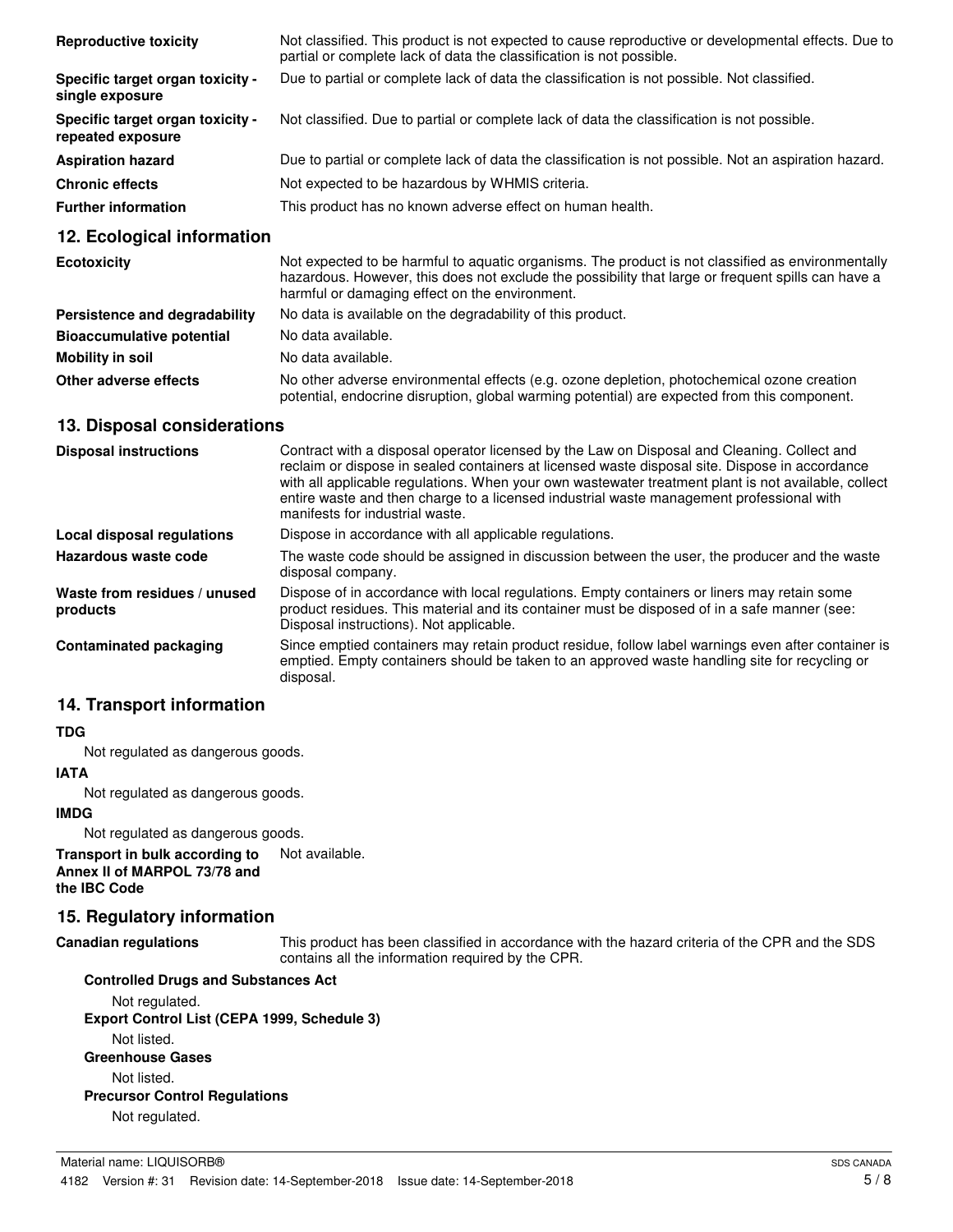#### **International regulations**

**Stockholm Convention** Not applicable.

The product is classified and labelled in accordance with EC directives or respective national laws. This Safety Data Sheet complies with the requirements of Regulation (EC) No 1907/2006. The product does not need to be labelled in accordance with EC directives or respective national laws. Regulation (EU) No 453/2010 amending Regulation (EC) No 1907/2006 on the Registration, Evaluation, Authorization and Restriction of Chemicals (REACH). Regulation (EC) No 1272/2008 on classification, labeling and packaging of substances and mixtures, amending and repealing Directives 67/548/EEC and 1999/45/EC, and amending Regulation (EC) No 1907/2006.

| <b>Rotterdam Convention</b>      |                                                                           |                        |
|----------------------------------|---------------------------------------------------------------------------|------------------------|
| Not applicable.                  |                                                                           |                        |
| Kyoto protocol                   |                                                                           |                        |
| Not applicable.                  |                                                                           |                        |
| <b>Montreal Protocol</b>         |                                                                           |                        |
| Not applicable.                  |                                                                           |                        |
| <b>Basel Convention</b>          |                                                                           |                        |
| Not applicable.                  |                                                                           |                        |
| <b>International Inventories</b> |                                                                           |                        |
| Country(s) or region             | Inventory name                                                            | On inventory (yes/no)* |
| Australia                        | Australian Inventory of Chemical Substances (AICS)                        | <b>Yes</b>             |
| Canada                           | Domestic Substances List (DSL)                                            | Yes                    |
| Canada                           | Non-Domestic Substances List (NDSL)                                       | <b>No</b>              |
| China                            | Inventory of Existing Chemical Substances in China (IECSC)                | Yes                    |
| Europe                           | European Inventory of Existing Commercial Chemical<br>Substances (EINECS) | N <sub>0</sub>         |
| Europe                           | European List of Notified Chemical Substances (ELINCS)                    | No                     |
| Japan                            | Inventory of Existing and New Chemical Substances (ENCS)                  | Yes                    |
| Korea                            | Existing Chemicals List (ECL)                                             | Yes                    |
| New Zealand                      | New Zealand Inventory                                                     | Yes                    |
| Philippines                      | Philippine Inventory of Chemicals and Chemical Substances<br>(PICCS)      | Yes                    |
| Taiwan                           | Taiwan Chemical Substance Inventory (TCSI)                                | Yes                    |
| United States & Puerto Rico      | Toxic Substances Control Act (TSCA) Inventory                             | Yes                    |

\*A "Yes" indicates that all components of this product comply with the inventory requirements administered by the governing country(s) A "No" indicates that one or more components of the product are not listed or exempt from listing on the inventory administered by the governing country(s).

## **16. Other information**

| 14-September-2018                                                     |  |
|-----------------------------------------------------------------------|--|
| 14-September-2018                                                     |  |
| 31                                                                    |  |
| HMIS <sup>®</sup> is a registered trade and service mark of the NPCA. |  |
|                                                                       |  |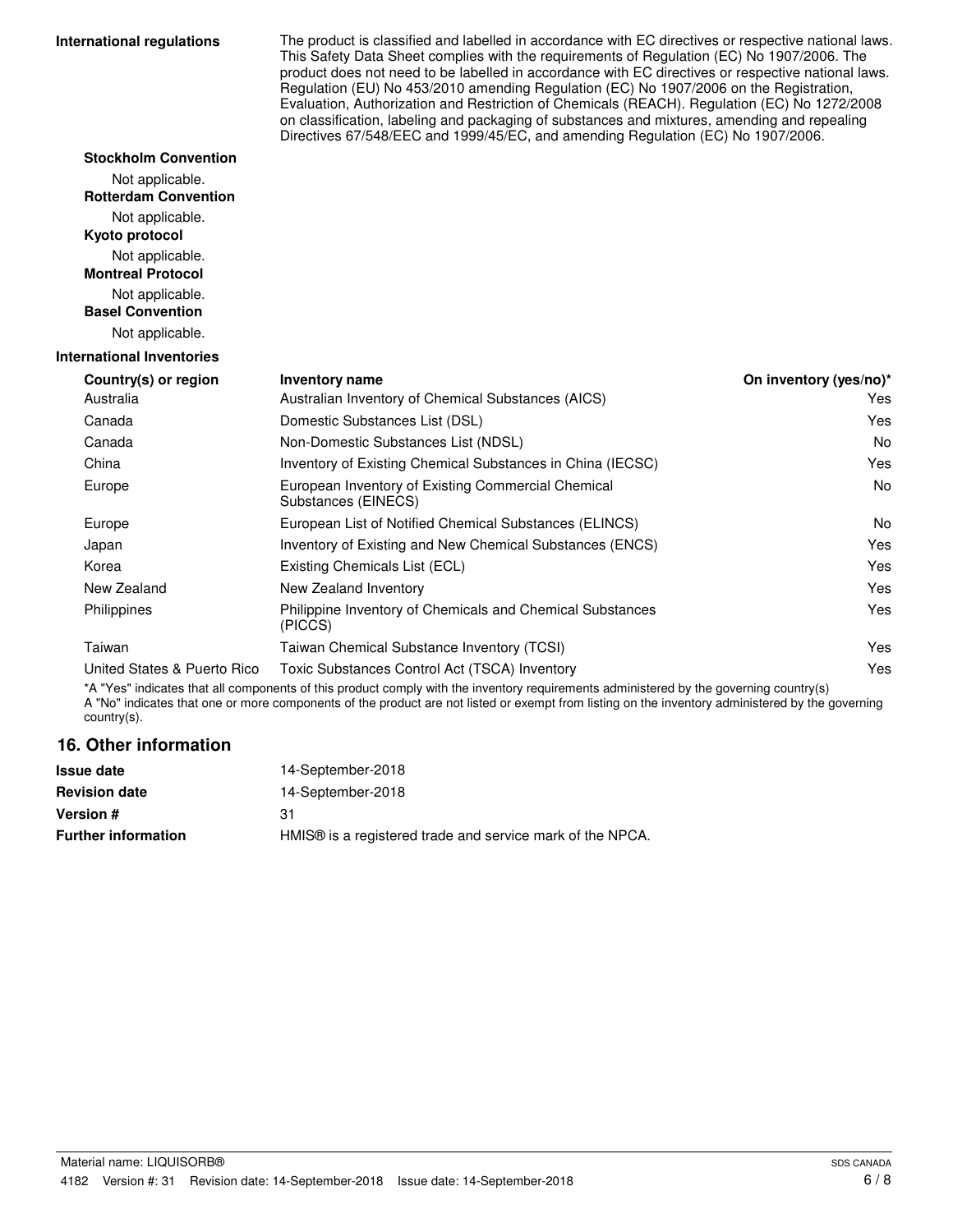#### ACGIH

ACGIH Documentation of the Threshold Limit Values and Biological Exposure Indices EPA: AQUIRE database HSDB® - Hazardous Substances Data Bank IARC Monographs. Overall Evaluation of Carcinogenicity National Toxicology Program (NTP) Report on Carcinogens NLM: Hazardous Substances Data Base US. IARC Monographs on Occupational Exposures to Chemical Agents Korea. Accidental Release Prevention Substances (Presidential Decree of Toxic Chemical Control Law, Executive Order No. 19203) Korea. Dangerous Substances Threshold Quantity (Presidential Decree of Dangerous Substances Safety Management Act No. 18406, Schedule 1) Korea. Harmful Substances Prohibited from Manufacturing (Presidential Decree on the Industrial Safety and Health Act (No. 13053), Article 29) Korea. Harmful Substances Requiring Permission for Manufacture or Use (Presidential Decree on the Industrial Safety and Health Act (No. 13053), Article 30) Korea. Non-Toxic Chemicals List (National Institute of Environment Research (NIER) Public Notice No. 1997-10, as amended) Korea. Observational Chemicals (Ministerial Decree of TCCL Article 6) Korea. OELs. Regulation for Permitted Concentration of Hazardous Substances (Ministry of Labor (MOL) Public Notice No. 1986-45, as amended) Korea. Prohibited Chemical Substances (TCCL Article 11) Korea. Regulated volatile organic compounds (VOCs) (MOE Notice No. 2001-36, March 8, 2001, as amended) Korea. Restricted Chemical Substances (TCCL Article 11) Korea. Toxic Chemical Control Law (TCCL), Existing Chemicals Inventory (KECI) Korea. Toxic Chemical Control Law (TCCL), pre-1997 List Korea. Toxic Chemicals (TCCL Article 10) Korea. Toxic Release Inventory (TRI) Chemicals (TCCL Article 14) Taiwan. Dangerous Materials (Rules on Hazard Communication of Dangerous Materials and Toxic Materials) Taiwan. Industrial Precursor Chemicals (Categories and Regulations Governing Inspection and Declaration of Industrial Precursor Chemicals, MOEA Decree No. 87, as amended) Taiwan. OELs. (Standards on Workplace Atmosphere of Dangerous and Hazardous Materials) Taiwan. Toxic Chemical Substances (TCS) (List of Toxic Chemical Substances announced by the Environmental Protection Administration) Taiwan. Toxic Materials (Rules on Hazard Communication of Dangerous Materials and Toxic Materials) Japan Society for Occupational Health, Recommendation of Occupational Exposure Limits Japan Chemical Industry Association (JCIA) GHS Guideline, June 2012 JIS Z 7252:2014 Classification of chemicals based on "Globally Harmonized System of Classification and Labelling of Chemicals (GHS)" JIS Z 7253:2012 Hazard communication of chemicals based on GHS – Labelling and Safety Data Sheet (SDS) GOST 30333-2007 Chemical production safety passport. General requirements. GOST 31340-2013 Labeling of chemicals. General requirements. GOST 32419-2013 Classification of chemical products. General requirements. GOST 32424-2013 Classification of chemicals for environmental hazards. General principles. GOST 12.1.007-76 Occupational safety standard system. Noxious substances. Classification and general safety requirements. GOST 12.1.044-89. Occupational safety standards system. Fire and explosion hazard of substances and materials. Nomenclature of substances and materials. Nomenclature of indices and methods of their determination. GOST 19433-88. Dangerous goods. Classification and marking. GOST 12.1.004-91. Occupational safety standards system. Fire safety. General requirements.